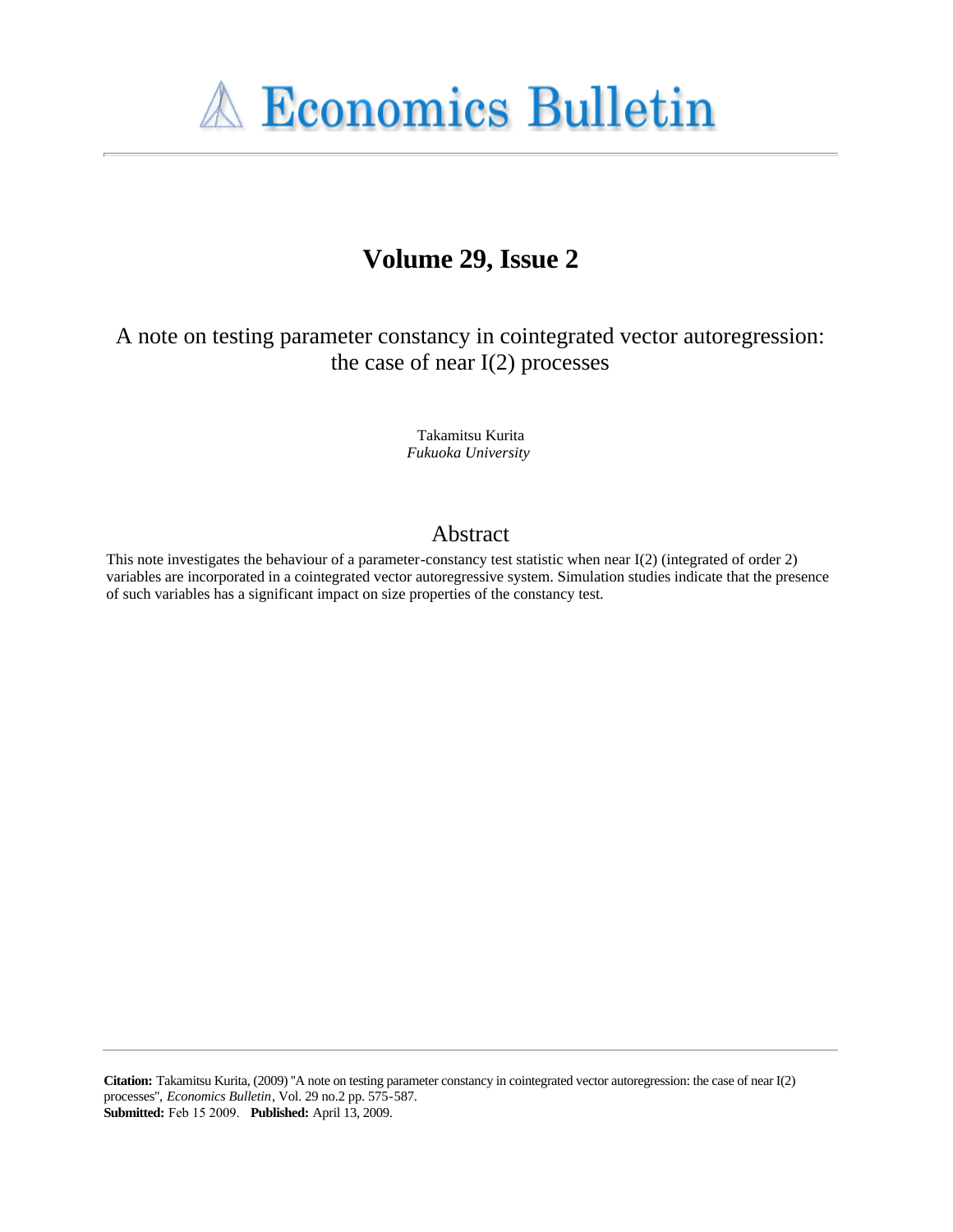#### 1 Introduction

This note investigates the behaviour of a parameter-constancy test when near  $I(2)$  (integrated of order 2) variables exist in a cointegrated system. The introductory section briefly reviews the related literature and describes the most significant aspect of this note.

Economic time series data tend to exhibit non-stationary behaviour and should be treated as integrated processes rather than stationary. Cointegration introduced by Granger (1981) thus plays a crucial role in time series econometrics. A cointegrated vector autoregressive (VAR) model for  $I(1)$  processes is introduced by Johansen (1988, 1996), and has become one of the most popular approaches to modelling economic time series. See Hendry and Mizon (1993), Juselius (2006), and Kurita (2007), inter alia, for econometric modelling using the cointegrated VAR analysis. The cointegrated VAR model requires parameter stability throughout the sample period of interest, and Hansen and Johansen (1999) explore various test statistics for constancy of the cointegrating vectors. Some of their tests are based on Nyblom (1989) and regarded as quasi Lagrange multiplier  $(LM)$  tests. Seo (1998) also investigates several likelihood-based tests for stability of the cointegrating parameters.

Macroeconomic time series data, in fact, can vary in terms of the degree of integration. Inflation data, for example, tend to be persistent and are often judged to be  $I(1)$  or near  $I(1)$  processes, so that time series data for price indices are deemed to be  $I(2)$  or near  $I(2)$ . With the advances of  $I(1)$  VAR analysis, econometric theories for  $I(2)$  cointegrated VAR models are also developed in the literature: Johansen (1992, 1995, 1997, and 2006), Paruolo (1995, 2000), Haldrup (1998), Paruolo and Rahbek (1999), Rahbek, Kongsted and Jørgensen (1999), Boswijk (2000), Nielsen and Rahbek (2007), and Kurita (2008), *inter alia.* See also Juselius (2006, Part V) for empirical research using  $I(2)$  VAR models. Whether a series is really  $I(2)$  or not is a matter of debate. However, given the fact that smooth trending features are often found in time series data of stock variables such as price indices and aggregate money, such stock variables should be treated as near  $I(2)$ series at least rather than conventional  $I(1)$  or stationary series. Thus it is worthwhile to investigate testing parameter constancy when near  $I(2)$  variables are involved in the underlying data generation process.

This note presents a limit theorem for a quasi LM parameter constancy test, which explicitly takes account of  $I(2)$  roots in the cointegrated VAR system. The limiting distribution of the test statistic in this case consists of functionals of the standard Brownian motion and is thus different from that in a standard case where only  $I(1)$  roots exist in the system. The asymptotic result suggests that the use of simulated quantiles based on a conventional  $I(1)$  specification can lead to misleading statistical inference when the data in question are very close to  $I(2)$ . Monte Carlo experiments conducted in this note support the analytical reasoning. According to the experiments, the existence of near  $I(2)$  series has a significant impact on size properties of a quasi LM test for parameter stability. An empirical illustration also gives weight to this argument. It is therefore important to check if the data are  $I(1)$  or close to  $I(2)$  processes when testing for parameter constancy. To the best of the author's knowledge, the present note is the first quantitative study that addresses the issue of testing stability of the cointegrating parameters in the presence of near  $I(2)$  roots.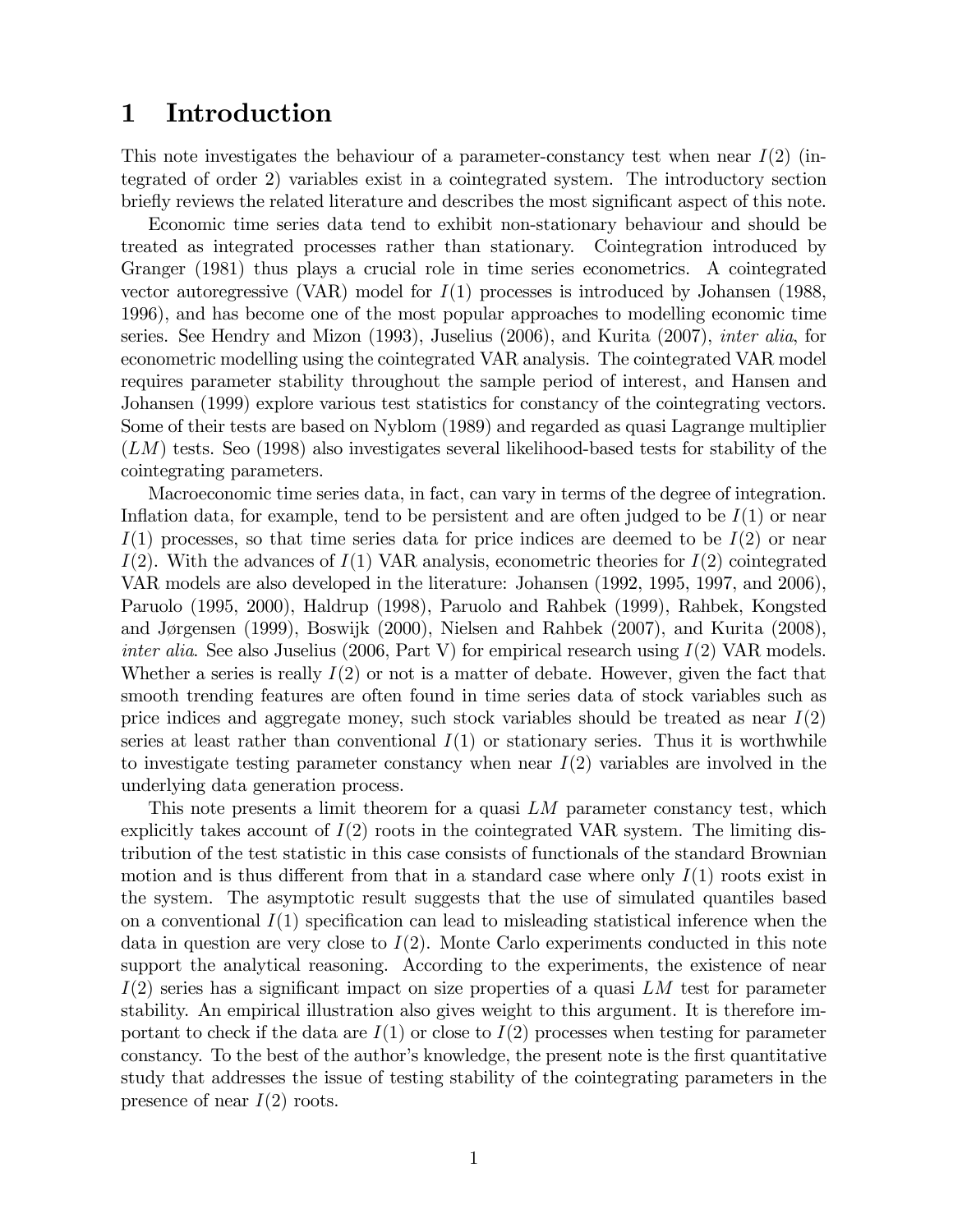The organization of this note is as follows. Section 2 reviews a quasi LM test for constancy of the cointegrating parameters and presents a limit theorem allowing for  $I(2)$ variables. Section 3 performs Monte Carlo experiments to inspect impacts of near  $I(2)$ processes on the constancy test statistic. An empirical illustration of the quasi LM test is presented in Section 4. The overall summary and conclusion are provided in Section 5. All the numerical analyses and graphics in this note use  $Ox$  (Doornik, 2006) and  $OxMetrics$  $PcGive$  (Doornik and Hendry, 2006). This note uses the following notational conventions: For a certain matrix a with full column rank,  $\bar{a} = a(a'a)^{-1}$  and so  $a'\bar{a} = I$ . An orthogonal complement  $a_{\perp}$  is defined such that  $a'_{\perp}a = 0$  with the matrix  $(a, a_{\perp})$  being of full rank. The symbol  $\stackrel{w}{\rightarrow}$  signifies weak convergence.

#### 2 Cointegrated VAR Model and Parameter Constancy

This section brieáy reviews a cointegrated VAR model and parameter-constancy test statistic. Johansen (1996) is the main reference for details of the model. Let us consider an unrestricted VAR $(k)$  model for a *p*-dimensional time series  $X_t$  as follows:

$$
\Delta X_t = (\Pi, \Pi_c) \begin{pmatrix} X_{t-1} \\ 1 \end{pmatrix} + \sum_{i=1}^{k-1} \Gamma_i \Delta X_{t-i} + \varepsilon_t, \text{ for } t = 1, ..., T,
$$
 (1)

where the innovations  $\varepsilon_1, ..., \varepsilon_T$  have independent and identical normal  $N(0, \Omega)$  distributions conditional on the starting values  $X_{-k+1}, ..., X_0$ , and  $\Pi, \Gamma_i \in \mathbb{R}^{p \times p}$  and  $\Pi_c \in \mathbb{R}^p$ all vary freely. In order to justify a standard  $I(1)$  cointegration analysis, three regularity conditions need to be introduced. These are given in Assumption 2.1.

Assumption 2.1 (cf. Theorem 4.2 in Johansen, 1996)

1. The characteristic roots obey the equation  $|A(z)| = 0$ , where

$$
A(z) = (1 - z) I_p - \Pi z - \sum_{i=1}^{k-1} \Gamma_i (1 - z) z^i,
$$

and the roots satisfy  $|z| > 1$  or  $z = 1$ .

- 2.  $(\Pi, \Pi_c) = \alpha (\beta', \gamma')$ , where  $\alpha, \beta \in \mathbb{R}^{p \times r}$  and  $\gamma' \in \mathbb{R}^r$  for  $r < p$ .
- 3. rank  $(\alpha'_{\perp} \Gamma \beta_{\perp}) = p r$ , where  $\Gamma = I_p \sum_{i=1}^{k-1} \Gamma_i$ .

The first condition ensures that the process is neither explosive nor seasonally cointegrated, and the second is a reduced rank condition, implying that there are at least  $p - r$ common stochastic trends and cointegration arises when  $r \geq 1$ . The third condition is of particular importance in the present note, in that it prevents the process from being  $I(2)$  or of higher order. This paper is concerned with a case where the third condition is satisfied only marginally. Let  $\beta^{*'} = (\beta', \gamma')$  and  $X_{t-1}^* = (X_{t-1}', 1)'$  for future reference. A set of vectors  $\alpha$  are called adjustment vectors, while  $\beta^*$  are referred to as cointegrating vectors or cointegrating parameters.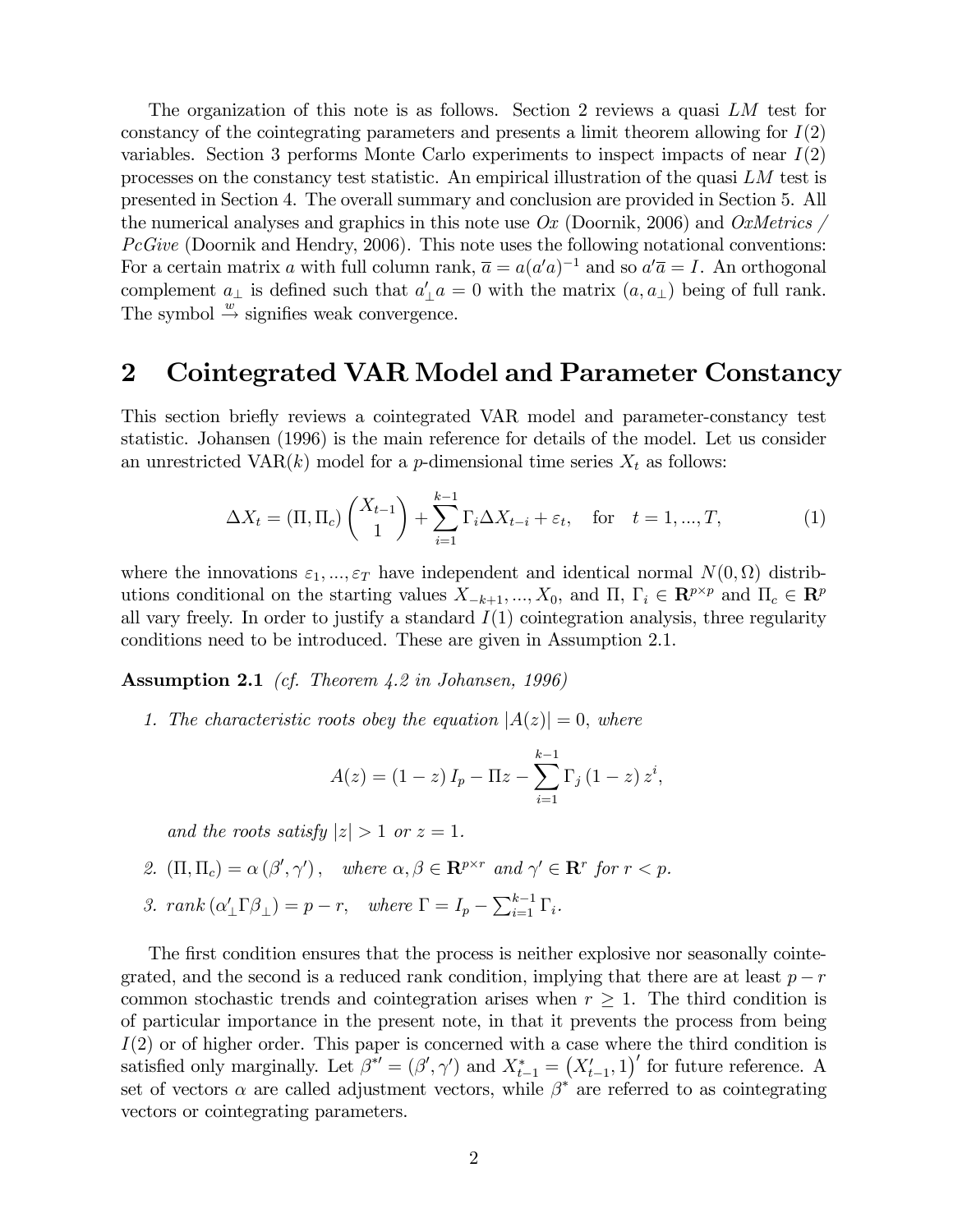Parameter constancy is usually required in order to demonstrate the validity of empirical models, and various testing procedures have been explored in the literature on non-stationary time series. Hansen and Johansen (1999), among all, investigate various test statistics for parameter-constancy in the cointegrated VAR framework. Brüggeman, Donati and Warne (2003) then find that some of the Hansen-Johansen tests, if constructed directly from a score function, tend to perform better in finite sample than the original formulations suggested by Hansen and Johansen (1999). The present note adopts a modification by Br $\mathcal{U}$ ggeman et al. to construct the Hansen-Johansen average test for constancy of  $\beta^*$ . For this purpose, define  $Z_t = (\Delta X'_{t-1}, ..., \Delta X'_{t-k+1})'$  and introduce notational conventions as follows:  $R_{0t}$  denotes residuals from regression of  $\Delta X_t$  on  $Z_t$ , while  $R_{1t}$  represents residuals from regression of  $X_{t-1}^*$  on  $Z_t$ . A sequence of sample product moments of  $R_{0t}$  and  $R_{1t}$  is then given by

$$
\begin{pmatrix} S_{00}^{(t)} & S_{01}^{(t)} \\ S_{10}^{(t)} & S_{11}^{(t)} \end{pmatrix} = \frac{1}{t} \sum_{i=1}^{t} \begin{pmatrix} R_{0i} \\ R_{1i} \end{pmatrix} \begin{pmatrix} R_{0i} \\ R_{1i} \end{pmatrix}', \text{ for } t = 1, ..., T. \tag{2}
$$

The Hansen-Johansen average test consists of an element denoted by  $Q_T^{(t)}$  $T$ , which is defined as  $\ddot{\phantom{2}}$ 

$$
Q_T^{(t)} = \left(\frac{t}{T}\right)^2 tr \left\{ \left(V^{(T)}\right)^{-1} S^{(t)} \left(M^{(T)}\right)^{-1} S^{(t)} \right\}, \text{ for } t = 1, ..., T,
$$

where

$$
V^{(T)} = \widehat{\alpha}' (\widehat{\Omega})^{-1} \widehat{\alpha},
$$
  
\n
$$
S^{(t)} = \overline{c}'_{\perp} \left( S_{01}^{(t)} - \widehat{\alpha} \widehat{\beta}^{*'} S_{11}^{(t)} \right)' (\widehat{\Omega})^{-1} \widehat{\alpha},
$$
  
\n
$$
M^{(T)} = T^{-1} c'_{\perp} S_{11}^{(T)} c_{\perp},
$$

for

$$
c_{\perp} = \left( \begin{array}{cc} \widehat{\beta}_{\perp} & 0 \\ 0 & 1 \end{array} \right).
$$

where  $\widehat{\theta}$  denotes the maximum likelihood estimator of a certain parameter  $\theta$ . Note that  $S<sup>(t)</sup>$  corresponds to a score function based on the Gaussian distribution. The average test statistic for constancy of  $\beta^*$  is then defined as

$$
QLM_T = T^{-1} \sum_{t=1}^{T} Q_T^{(t)},
$$

which can be regarded as a quasi  $LM$  test statistic in the context of Nyblom (1989). Hansen and Johansen (1999) show that, under Assumption 2.1,  $QLM_T$  has the following asymptotic distribution:

$$
QLM_T \xrightarrow{w} \int_0^1 tr \{ S^* (s)' J(1) S^* (s) \} ds,
$$
 (3)

where

$$
S^*(s) = S(s) - J(s) J(1)^{-1} S(1),
$$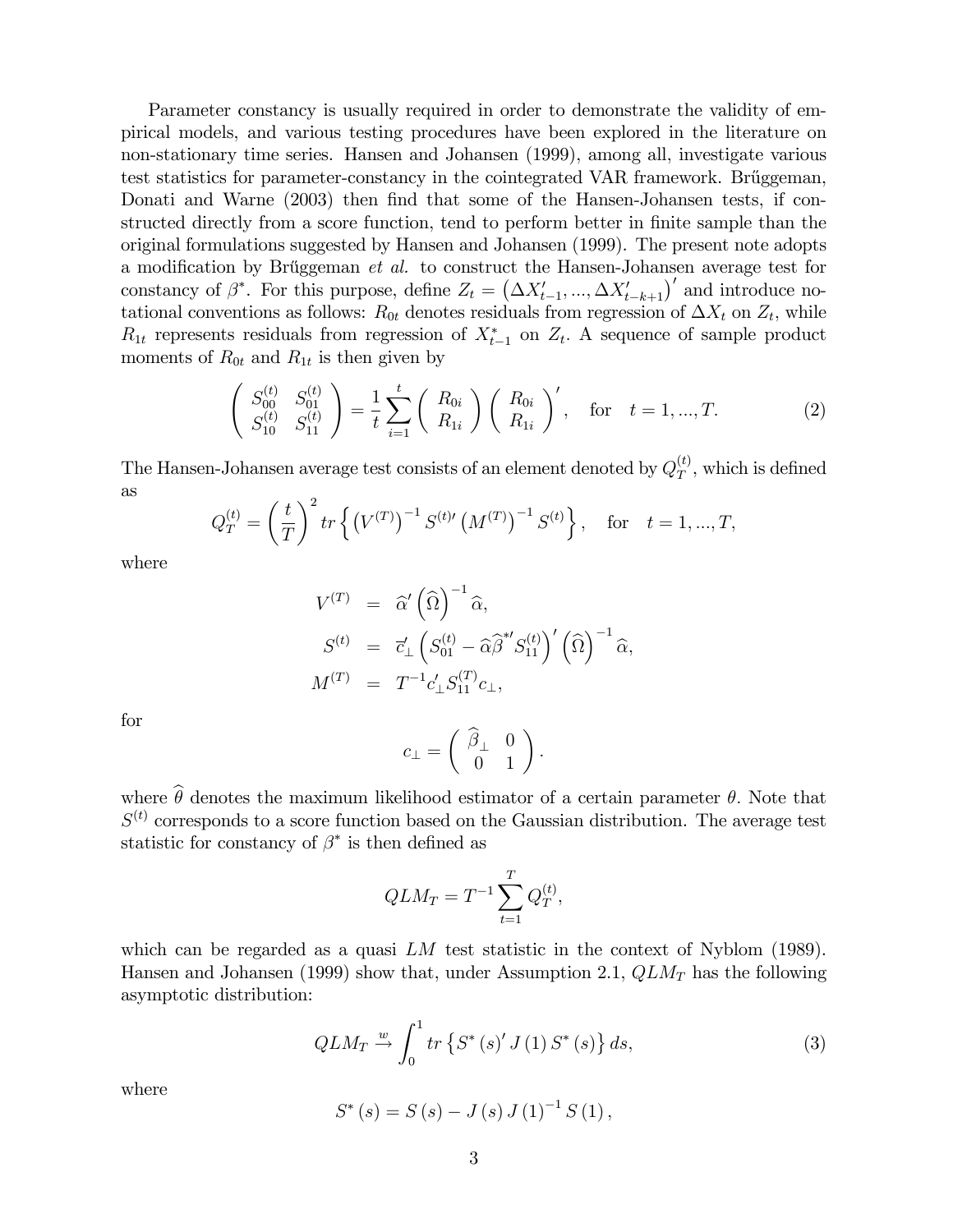for

$$
J(s) = \int_0^s \begin{pmatrix} B_{1,u} \\ 1 \end{pmatrix} \begin{pmatrix} B_{1,u} \\ 1 \end{pmatrix}^{\prime} du \text{ and } S(s) = \int_0^s \begin{pmatrix} B_{1,u} \\ 1 \end{pmatrix} (dB_{2,u})^{\prime}, \quad (4)
$$

and  $s \in [0, 1]$ . The processes  $B_{1,u}$  and  $B_{2,u}$  are independent standard Brownian motions of dimension  $(p - r)$  and r, respectively.

The limiting distribution given in (3) assumes the processes to be  $I(1)$ . Given the  $I(2)$ type features of price indices and monetary aggregates observed in a number of empirical studies, it is also useful to investigate the asymptotic distribution of  $QLM_T$  when  $I(1)$ roots are all replaced by  $I(2)$  roots. The limit result is presented in the next theorem.

**Theorem 2.2** Suppose that both 1 and 2 in Assumption 2.1 are fulfilled, whereas 3 in Assumption 2.1 is violated with the number of  $I(2)$  stochastic trends given by  $p-r$ . Then, the limiting distribution of  $QLM_T$  given in (3) is modified such that  $B_{1,u}$  in (4) is replaced by  $B_{1,u}^{**}$  defined as

$$
B_{1,u}^{**} = B_{1,u}^* - \int_0^u B_{1,v}^* B_{1,v}' du \left( \int_0^u B_{1,v} B_{1,v}' dv \right)^{-1} B_{1,u}, \tag{5}
$$

for

$$
B_{1,u}^*=\int_0^u B_{1,v}dv,
$$

and the restricted intercept is also corrected for  $B_{1,u}$ .

**Proof.** See the Appendix. ■

That is, the limiting distribution of  $QLM_T$  varies according to  $I(1)$  and  $I(2)$  cases. This result suggests the possibility that the use of simulated  $I(1)$  quantiles based on (3) can lead to misleading statistical inference when the data in question are very close to I(2). The next section, using Monte Carlo experiments, inspects the performance of  $QLM_T$  in the presence of near  $I(2)$  roots.

#### 3 Monte Carlo Experiments

A data generation process (DGP) for Monte Carlo experiments is given by the following bivariate system:

$$
\begin{pmatrix}\n\Delta X_{1,t} \\
\Delta X_{2,t}\n\end{pmatrix} = \begin{pmatrix}\n-0.1 \\
0\n\end{pmatrix} \begin{pmatrix}\n1 & -1 & -0.5\n\end{pmatrix} \begin{pmatrix}\nX_{1,t-1} \\
X_{2,t-1} \\
1\n\end{pmatrix} + \begin{pmatrix}\n0.2 & 0 \\
0 & \psi\n\end{pmatrix} \begin{pmatrix}\n\Delta X_{1,t-1} \\
\Delta X_{2,t-1}\n\end{pmatrix} + \begin{pmatrix}\n\varepsilon_{1,t} \\
\varepsilon_{2,t}\n\end{pmatrix},
$$

where  $(\varepsilon_{1,t}, \varepsilon_{2,t})' \sim IN(0, \Omega)$  for

$$
\Omega = 0.02 \times \left( \begin{array}{cc} 1 & 0.5 \\ 0.5 & 1 \end{array} \right).
$$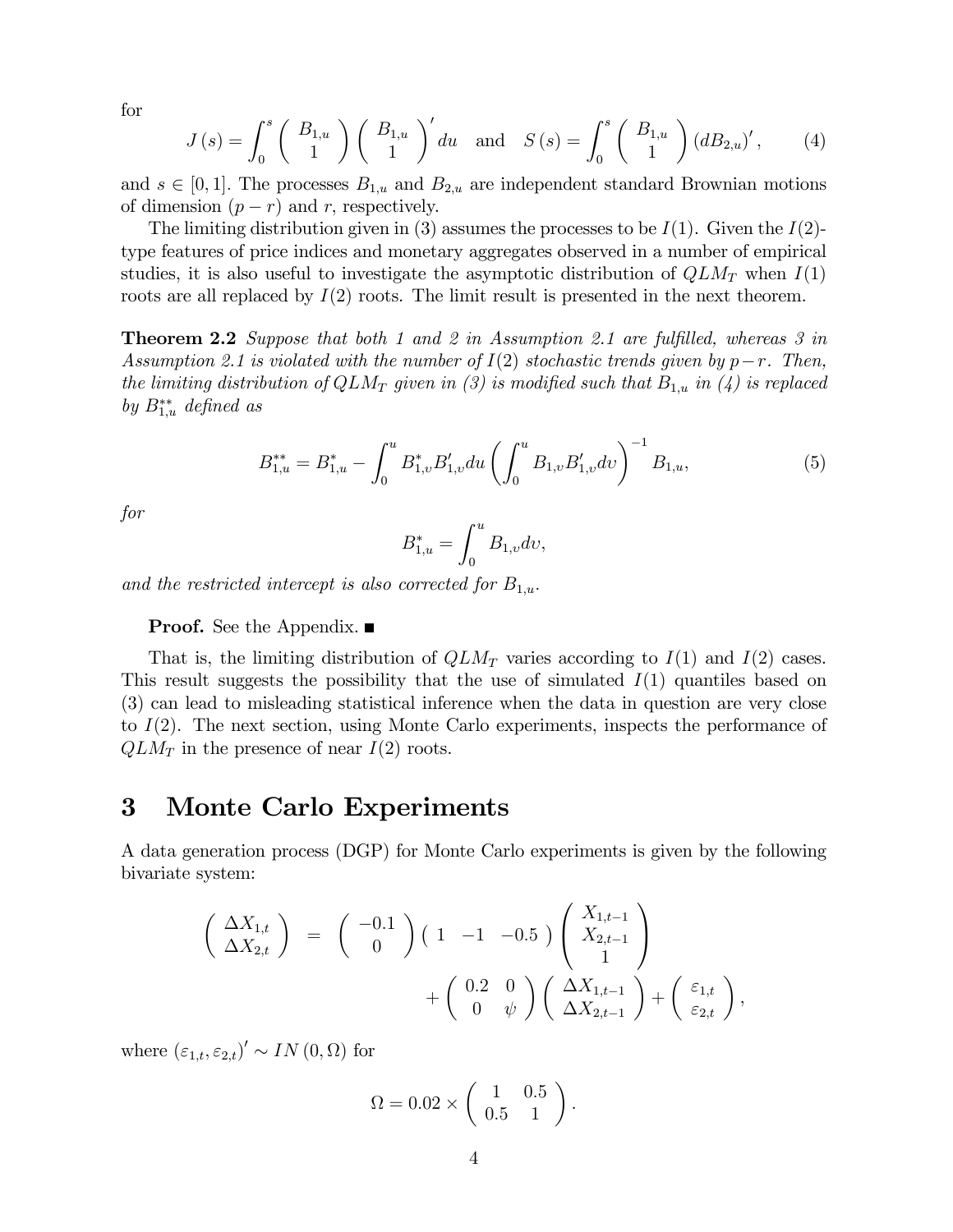

Figure 1: Sample Paths of  $Q_T^{(t)}$ T

In the DGP,  $\psi$  is allowed to take four different values: 0.7, 0.8, 0.9, and 0.95. Note that the third condition in Assumption 2.1 is satisfied but only marginally when  $\psi$  approaches to 1, corresponding to near  $I(2)$ . If  $\psi = 1$ , then  $X_{2,t}$  is a complete  $I(2)$  process, which carries over to  $X_{1,t}$  by way of the cointegrating linkage. The complete  $I(2)$  case is precluded in the DGP considered here. The number of replications is set to be 10,000, although the sample size  $T$  varies according to experiments.

Figure 1 displays a sample path of  $Q_T^{(t)}$  with  $T = 500$  for two cases,  $\psi = 0.7$  and  $\psi = 0.95$ . The former case should fall in the category of  $I(1)$ , while the latter case clearly corresponds to a near  $I(2)$  process. According to the example in Figure 1, the overall path for  $\psi = 0.95$  seems to be located lower than that for  $\psi = 0.7$ , suggesting that the magnitude of the  $QLM_T$  statistic for  $\psi = 0.95$  can be quite different from that for  $\psi = 0.7$ ; in line with the theoretical argument presented in the previous section.

Figure 2 plots estimated quantiles of  $QLM_T$  for  $T = 500$  against the corresponding simulated asymptotic quantiles. The methodology in Johansen (1996, Ch.15) enables the author to tabulate the asymptotic quantiles of  $(3)$ ; the tabulation is performed using 2,000 observations with 10; 000 replications. The vertical axis corresponds to the estimated quantiles, while the horizontal axis to the asymptotic quantiles. The baseline asymptotic quantile-quantile  $(QQ)$  plots are given by the straight thick line of 45 degree, whereas the estimated QQ plots are represented by various other lines. Figure 2 shows that all the estimated  $QQ$  plots lie below the baseline asymptotic case. In addition, the figure indicates that the test statistic tends to be under-sized as  $\psi$  gets closer to 1, even though the number of observations is very large. In other words, the test statistic, calculated from the above specific DGP even using a large number of observations, tends to be very conservative as the degree of a near  $I(2)$  root becomes larger. This result is difficult to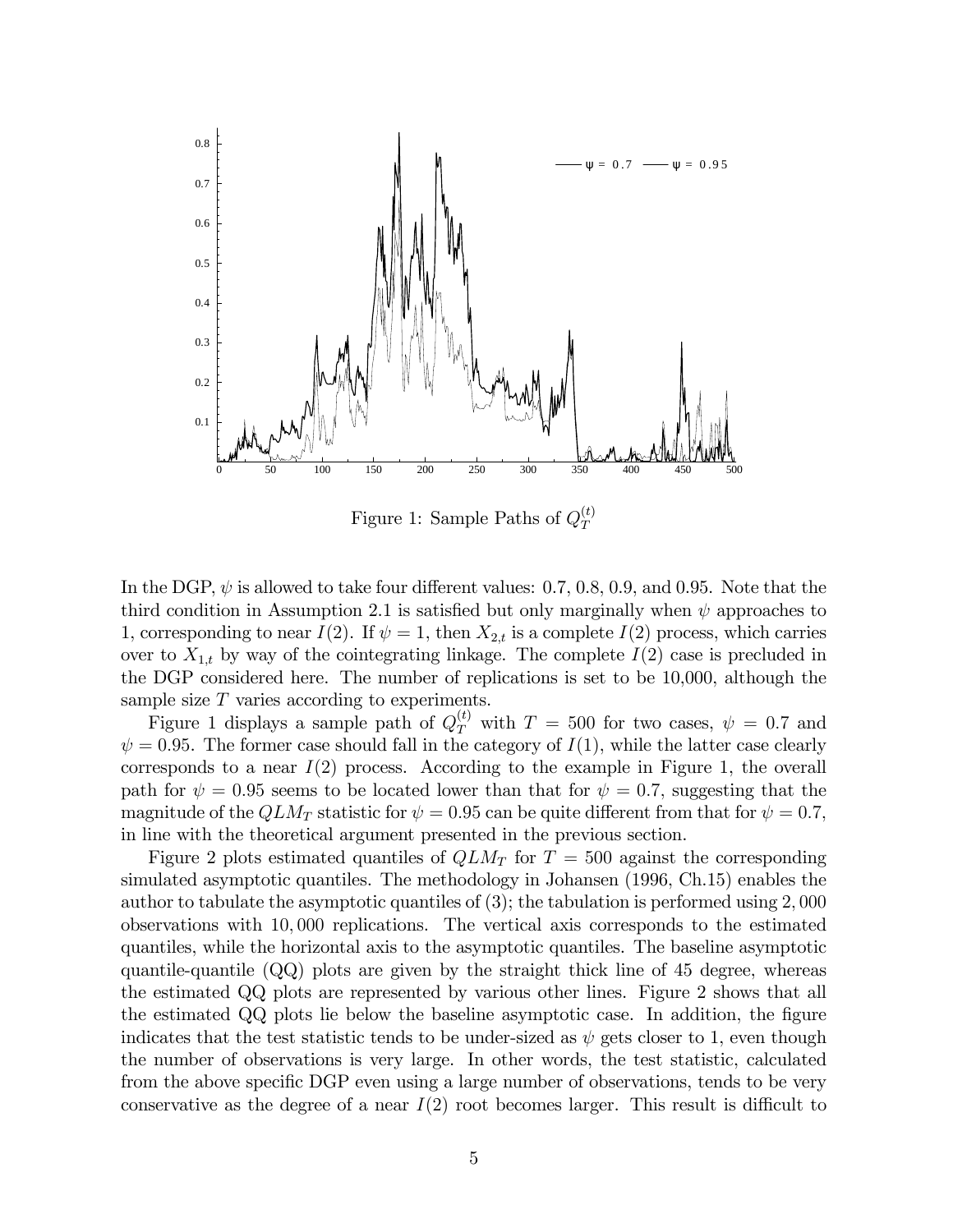

Figure 2: QQ Plots of  $QLM_T$ 

generalise, but is consistent with the fact that the limiting distribution of  $QLM_T$  varies according to cases where  $I(1)$  or  $I(2)$  roots are involved in the system.

Furthermore, Figure 3 presents recursive rejection frequencies of  $QLM_T$ . The 95% tabulated quantile is used as a critical value, so that a nominal significance level coincides with  $5\%$ , and the figure also provides the  $95\%$  confidence band. The sample size starts at  $T = 50$  and increases by 50 observations until it reaches  $T = 500$ . According to Figure 3(a) for  $\psi = 0.7$ , the rejection frequencies tend to approach to the nominal level as the sample size increases. However, such tendency becomes weaker when  $\psi$  gets close to 1, as shown in Figures 3 (b), (c) and (d). According to Figure 3(d), the rejection rate is only around 3.5% for  $T = 500$ . The finding indicates that the existence of a near  $I(2)$ root in the above DGP renders the test statistic conservative, in line with Figure 2. The analytical argument in the previous section is again supported by the experiment.

The experiments thus far suggest that near  $I(2)$  variables in the specified DGP cause the problem of under-size distortions when using the standard  $I(1)$  quantile *i.e.* the test is prone to be very conservative in the presence of near  $I(2)$  variables. Size control is a fundamental requirement in classical statistical inferences, so this problem needs to be addressed. The limiting distribution given in Theorem 2.2, which allows for the presence of  $I(2)$  roots, could provide a better approximation in a situation where the data are very close to  $I(2)$ . Figure 4 similarly displays recursive rejection frequencies of  $QLM_T$ , but in this case the critical value is given by a simulated 95% quantile based on the limiting distribution in Theorem 2.2. The tabulation of the new limiting distribution is again conducted based on Johansen (1996, Ch.15). It turns out that the rejection rates for  $\psi = 0.7$  in Figure 4(a) are much larger than the nominal level. The rejection rates, however, tend to approach the nominal level as  $\psi$  becomes larger, according to Figures 4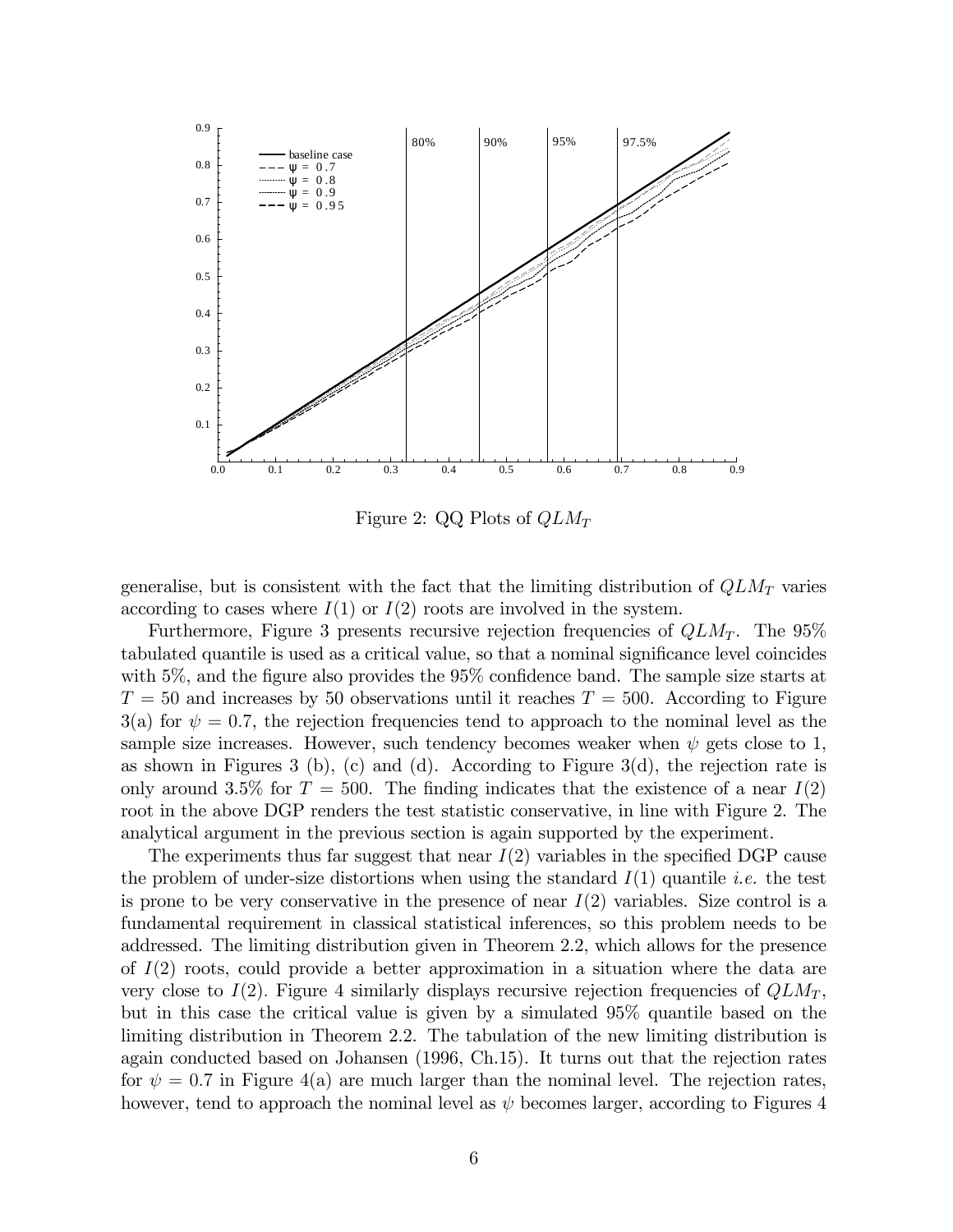

Figure 3: Recursive Rejection Frequencies: Case of the  $I(1)$  Limiting Quantile



Figure 4: Recursive Rejection Frequencies: Case of the  $I(2)$  Limiting Quantile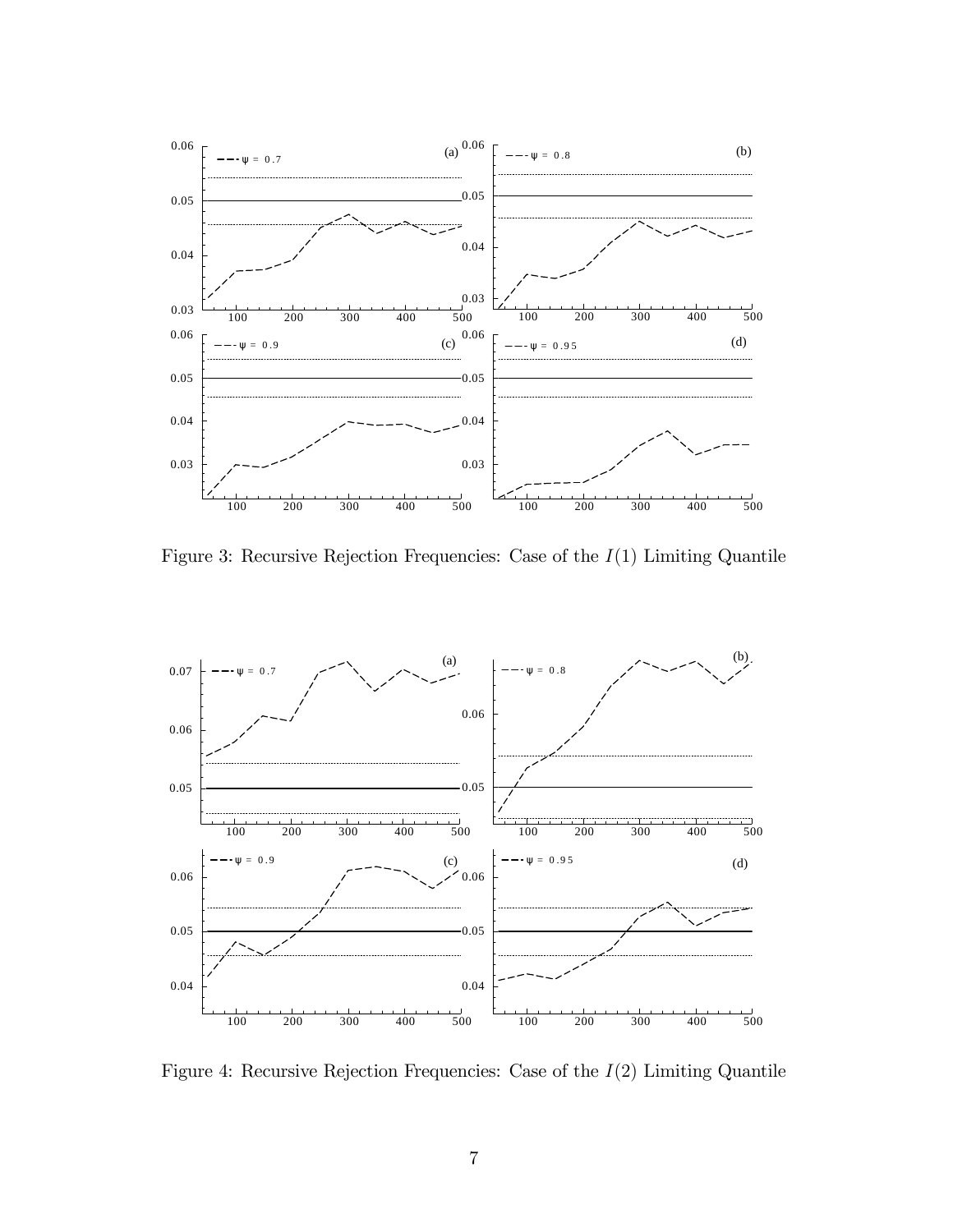$(b)$ ,  $(c)$  and  $(d)$ . The rejection frequencies in Figure  $4(d)$  tend to lie inside the confidence band with an increase in the sample size. According to Figures 3 and 4, it is presumably important to distinguish between  $I(1)$  and near  $I(2)$  variables in terms of size control of the test for parameter stability; the limiting distribution allowing for the presence of  $I(2)$  roots is likely to be a better approximation when the data are very close to  $I(2)$ . The results of the experiments are all in line with the analytical argument given in the previous section.

# 4 Empirical Illustration

This section provides an empirical illustration of  $QLM_T$  when the data are judged to be near  $I(2)$  processes. A vector autoregression consists of  $p_t$  and  $w_t$ , which are the logs of price and wage indices in Japan, respectively. See the Appendix for details of the data. An overview of quarterly data for  $p_t$  and  $w_t$  is provided in Figure 5, and the sample period runs from the fourth quarter in 1982 to the second quarter in 1999. The scale of the figure is normalised for  $p_t$ .



Figure 5: An Overview of Japan's Time Series Data

In line with the discussion given in the introduction, smooth trending features are found in both  $p_t$  and  $w_t$ , indicating that both of them may be interpreted as near  $I(2)$ variables and share a common stochastic trend. However, according to the figure, one may conjecture that a relationship between  $p_t$  and  $w_t$  becomes unstable from 1995 onwards. It is well known that Japan suffered from a long-lasting deflation since the mid-1990s.

A VAR(2) model is estimated to conduct Johansen's  $I(1)$  testing procedure (see Johansen, Ch.6, 1996) for the determination of the cointegrating rank r. The test suggests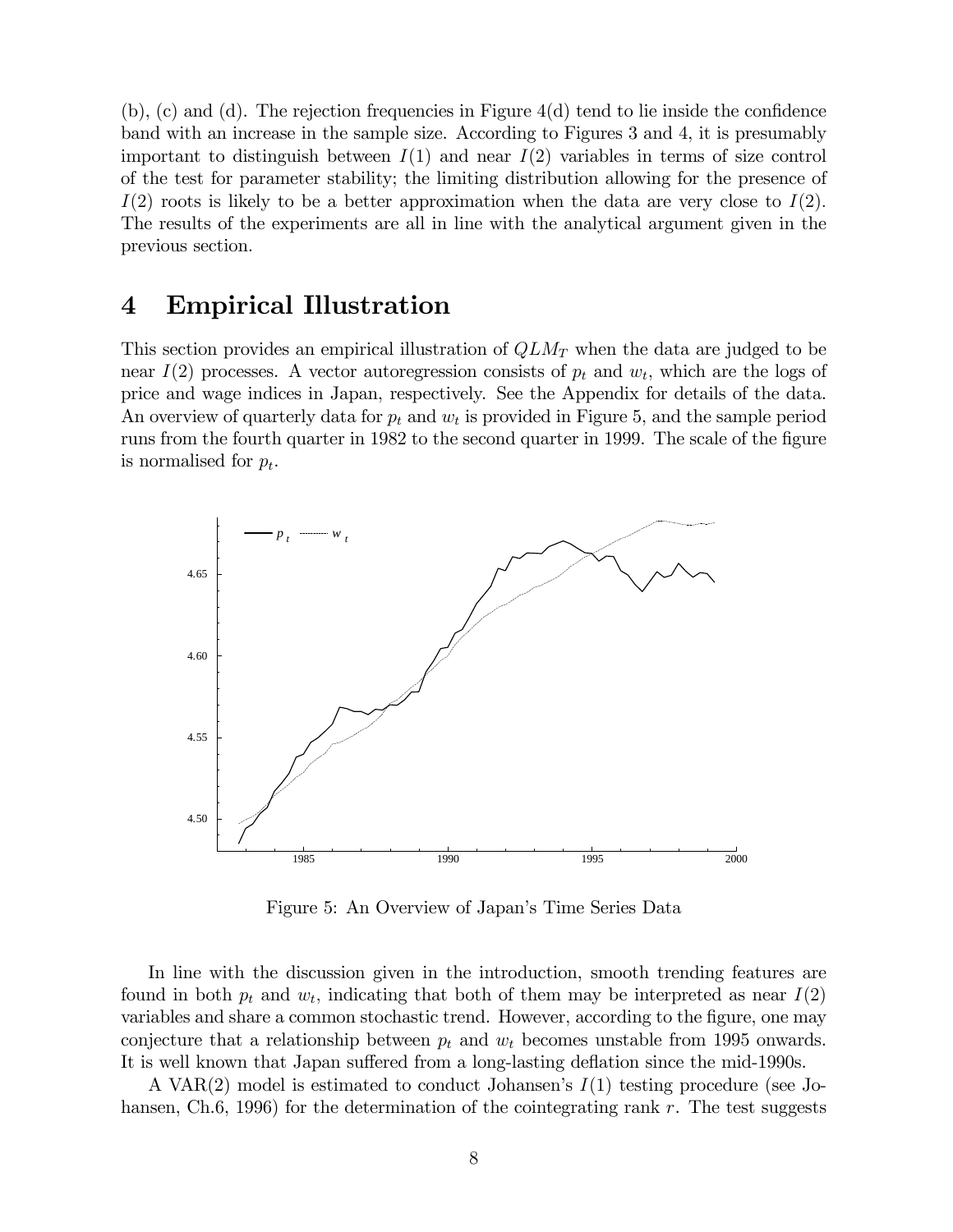the choice of  $r = 1$ , which implies the validity of a restriction of a single unit root on the VAR system. Imposing the restriction on the system, it is then found that modulus of eigenvalues of a companion matrix for the system, corresponding to reciprocal values of the roots of  $A(z)$  in Section 2, are given by

1.000, 0.984, 0.291, 0.188.

The first largest eigenvalue is unity due to the restriction of a single unit root, and the second largest one is also nearly unity. This finding, as anticipated from the overview of the data, suggests that the data may be very close to  $I(2)$  series.

The parameter constancy test statistic  $QLM_T$  is then constructed using the price-wage data, and its value is given by  $QLM_T = 0.503$ . The 95% simulating quantile based on (3) for  $I(1)$  roots is 0.572, while the quantile using the  $I(2)$  modification in Theorem 2.2 is 0:496. Thus, the hypothesis of time-invariant parameters is not rejected at the 5% level based on the former  $I(1)$  quantile, whereas the hypothesis is marginally rejected at the same level based on the latter  $I(2)$  quantile. The possibility of parameter instability, suggested by the use of the latter quantile taking account of  $I(2)$  roots, seems to be in line with the conjecture based on Figure 5. This empirical illustration, together with Monte Carlo experiments given above, indicates the importance of allowing for  $I(2)$  roots when testing parameter constancy in a VAR system for stock variables, such as price indices and monetary aggregates.

#### 5 Summary and Conclusion

This note investigates the behaviour of a parameter-constancy test when near  $I(2)$  variables exist in a cointegrated system. A cointegrated VAR analysis requires parameter stability throughout the sample period of interest. Hansen and Johansen (1999) explore various test statistics for this purpose, and this note focuses on a quasi  $LM$  test among them. This note presents a limit theorem for a quasi  $LM$  parameter constancy test, which explicitly allows for  $I(2)$  roots in the cointegrated VAR system. The limiting distribution of the test statistic comprises functionals of the standard Brownian motion. The distribution is therefore different from that in a standard case where only  $I(1)$  roots are involved in the system. The limit theorem indicates that the use of simulated quantiles based on a conventional  $I(1)$  specification can lead to misleading statistical inference when the data are very close to  $I(2)$ . According to the Monte Carlo experiments conducted in this note, the existence of near  $I(2)$  series, in fact, has a significant impact on size properties of a quasi  $LM$  test for parameter stability. An empirical illustration also lends weight to this argument. It is therefore important to check if the data are  $I(1)$  or close to  $I(2)$  processes when testing stability of the cointegrating parameters.

#### Acknowledgements:

The author would like to thank the editor and anonymous referee for their helpful comments and suggestions. This research is supported by JSPS KAKENHI (19830111).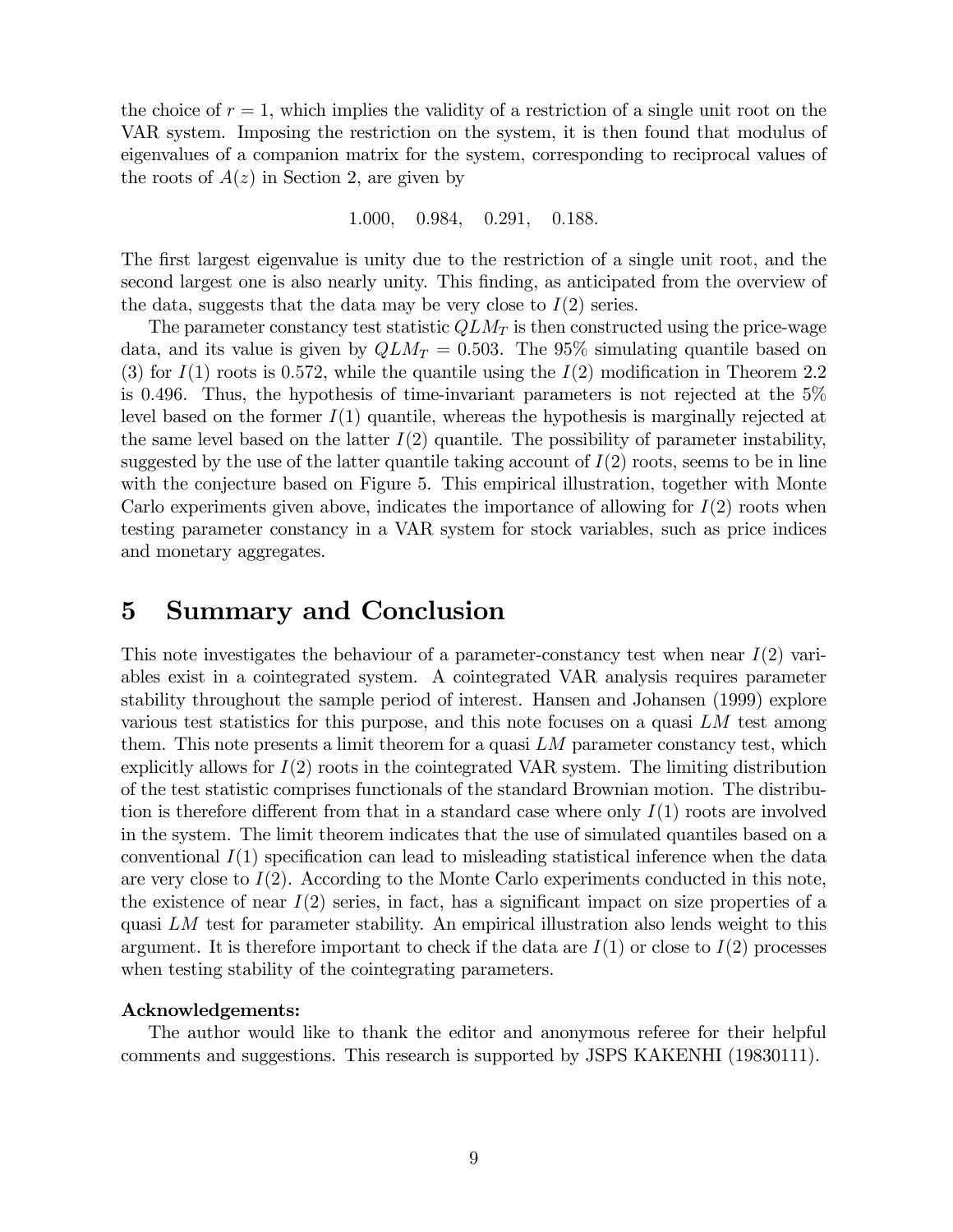# A Appendix

#### A.1 Proof of Theorem 2.2

Without loss off generality, the VAR model  $(1)$  under the fulfillment of both 1 and 2 in Assumption 2.1 is expressed as

$$
\Delta^2 X_t = \alpha \beta^* X_{t-1}^* - \Gamma \Delta X_{t-1} + \sum_{i=1}^{k-2} \Psi_i \Delta^2 X_{t-i} + \varepsilon_t,
$$

where  $\Psi_i = -\sum_{j=i+1}^{k-1} \Gamma_j$ . Define  $Z_t^* = (\Delta^2 X_{t-1}', ..., \Delta^2 X_{t-k+2}')'$  and introduce notational conventions as follows:  $R_{0t}^*$  denotes residuals from regression of  $\Delta^2 X_t$  on  $\Delta X_{t-1}$  and  $Z_t^*$ , while

$$
R_{1t}^{*} = X_{t-1}^{*} - \sum_{i=1}^{t} X_{i-1}^{*} \Delta X'_{i-1} \left( \sum_{i=1}^{t} \Delta X_{i-1} \Delta X'_{i-1} \right)^{-1} \Delta X_{t-1} + O_{p}(T),
$$

which also represents residuals from regression of  $X_{t-1}^*$  on  $\Delta X_{t-1}$  and  $Z_t^*$ . The final term on the right hand side of  $R_{1t}^*$  arises because  $Z_t^*$  is a vector of  $I(0)$  processes. The statistic  $Q_T^{(t)}$  $T_T^{(t)}$  is then constructed using (2), in which  $R_{0t}$  and  $R_{1t}$  are replaced by  $R_{0t}^*$  and  $R_{1t}^*$ , respectively. Let  $R_{1t}^*$  be expressed in two elements such that  $R_{1t}^* = (R_{1t}^{*A}, R_{1t}^{*B})'$ , in which  $R_{1t}^{*A}$  corresponds to  $X_{t-1}$  corrected for  $\Delta X_{t-1}$  and  $Z_t^*$ , while  $R_{1t}^{*B}$  corresponds to a constant corrected for  $\Delta X_{t-1}$  and  $Z_t^*$ . As the number of  $I(2)$  trends is  $p-r$  and the trends can be captured by expansion into the direction  $\beta'_{\perp}$ , the sequence  $R_{1t}^{*A}$  is normalised by  $T^{-\frac{3}{2}}\beta'_{\perp}$ , which leads to a weak limit

$$
T^{-\frac{3}{2}}\beta'_{\perp}R_{1[Tu]}^{*A} \xrightarrow{w} V_{u}^{**} = V_{u}^{*} - \int_{0}^{u} V_{v}^{*}V_{v}'dv \left(\int_{0}^{u} V_{v}V_{v}'dv\right)^{-1} V_{u},
$$

where

$$
V_u^* = \int_0^u V_v dv \text{ and } V_v = \beta'_{\perp} C_2 W_v,
$$

and  $W_v$  denotes a p dimensional Brownian motion with variance  $\Omega$ , and a  $p \times p$  matrix  $C_2$ is defined as  $C_2 = \beta_\perp (\alpha'_\perp \Theta \beta_\perp)^{-1} \alpha'_\perp$  for  $\Theta = \Gamma \overline{\beta} \overline{\alpha'} \Gamma + I_p - \sum_{i=1}^{k-2} \Psi_i$  (see Johansen, 1995, 1997). Thus, the  $p-r$  dimensional functional  $B_{1,u}^{**}$  defined in (5) is obtained from

$$
B_{1,u}^{**} = (\beta'_{\perp} C_2 \Omega C_2' \beta_{\perp})^{-\frac{1}{2}} V_u^{**},
$$

and the analogous argument as in Hansen and Johansen (1999) is used to find the limiting distribution consisting of  $B_{1,u}^{**}$ .

#### A.2 Details of the Data

(Data Definitions)

 $p_t$  = the log of the implicit deflator for Gross Domestic Products (GDP) in Japan, <1>  $w_t$  = the log of monthly earning index in Japan, <2>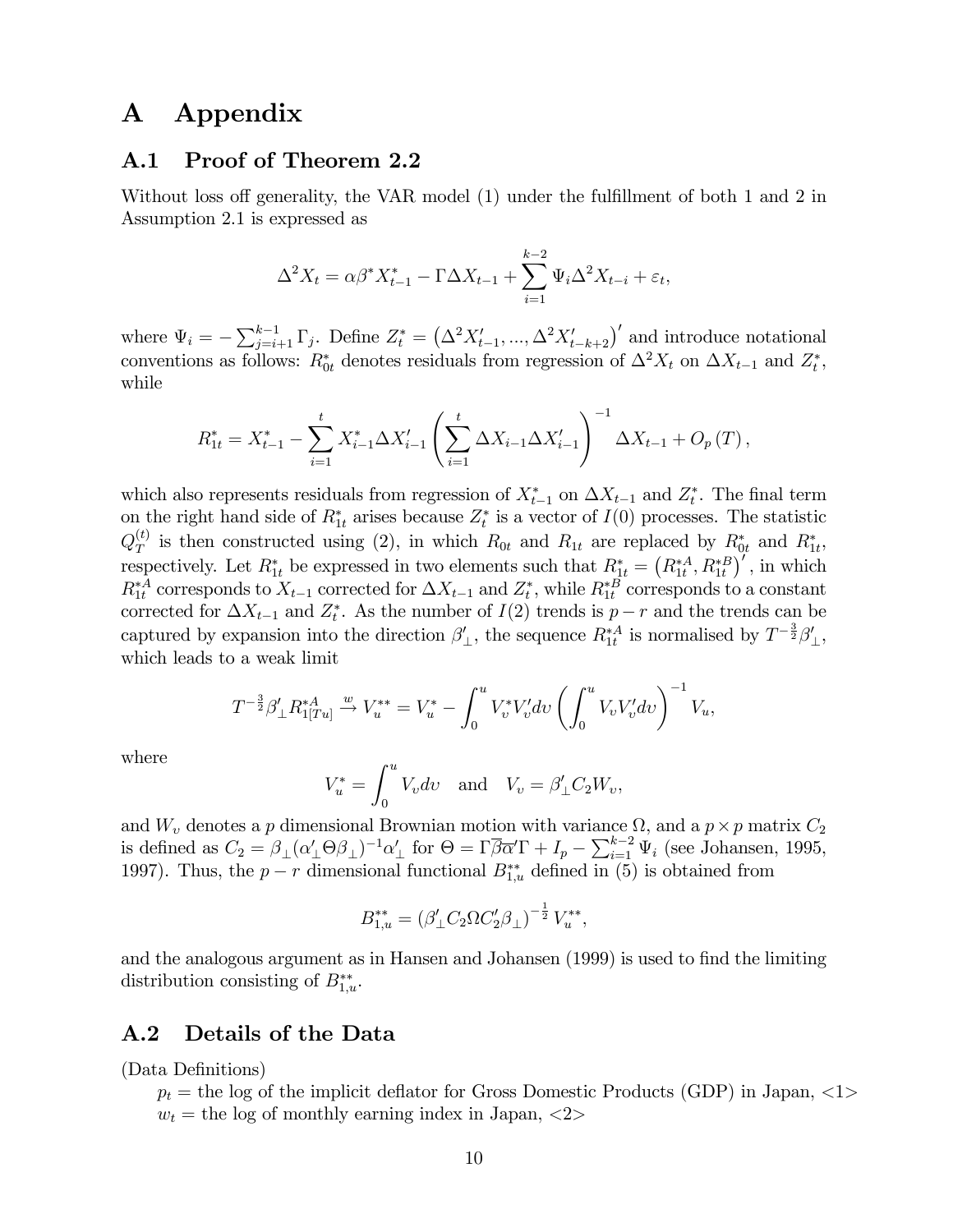(Sources and Notes)

 $\langle 1 \rangle$  National Account Statistics, Cabinet Office web page (http://www.esri.cao.go.jp/).  $\langle 2 \rangle$  International Financial Statistics, International Monetary Fund.

The implicit deflator is constructed from the division of the nominal GDP by the real GDP. The nominal and real GDP seasonally-adjusted series, and the monthly earning index is also seasonally adjusted.

# **References**

- [1] Boswijk, H.P. (2000) "Mixed normality and ancillarity in I(2) systems" Econometric *Theory* **16**, 878-904
- [2] Brüggeman, A., Donati, P. and Warne, A. (2003) "Is the demand for Euro Area M3 stable? ECB Working Paper 255.
- [3] Doornik, J.A. (2006) Ox: An Object-Oriented Matrix Language, London: Timberlake Consultants Press.
- [4] Doornik, J.A. and Hendry, D.F. (2006) Modelling Dynamic Systems Using PcGive, Volume 2, London: Timberlake Consultants Press.
- [5] Granger, C.W.J. (1981) "Some properties of time series data and their use in econometric model specification" *Journal of Econometrics* 16, 121-130.
- [6] Haldrup, N. (1998) "An econometric analysis of  $I(2)$  variables" *Journal of Economic Surveys* 12, 595-650. Also published in: Les Oxley and Michael McAleer (eds.), 1999. *Practical Issues in Cointegration Analysis.* 179-234, Blackwell, Oxford.
- [7] Hansen, H. and Johansen, S. (1999) "Some tests for parameter constancy in cointegrated VAR-models" Econometrics Journal 2, 306-333.
- [8] Hendry, D.F. and Mizon, G.E. (1993) "Evaluating dynamic econometric models by encompassing the VAR" P.C.B. Phillips (Ed.), *Models, Methods and Applications of Econometrics*, 272-300, Basil Blackwell.
- [9] Johansen, S. (1988) "Statistical analysis of cointegration vectors" Journal of Economic Dynamics and Control 12, 231-254.
- [10] Johansen, S. (1992) "A representation of vector autoregressive processes integrated of order 2" *Econometric Theory* 8, 188-202.
- [11] Johansen, S. (1995) "A statistical analysis of cointegration for  $I(2)$  variables" *Econo*metric Theory 11, 25-59.
- [12] Johansen, S. (1996) Likelihood-Based Inference in Cointegrated Vector Auto-*Regressive Models.* 2nd printing, Oxford University Press: Oxford.